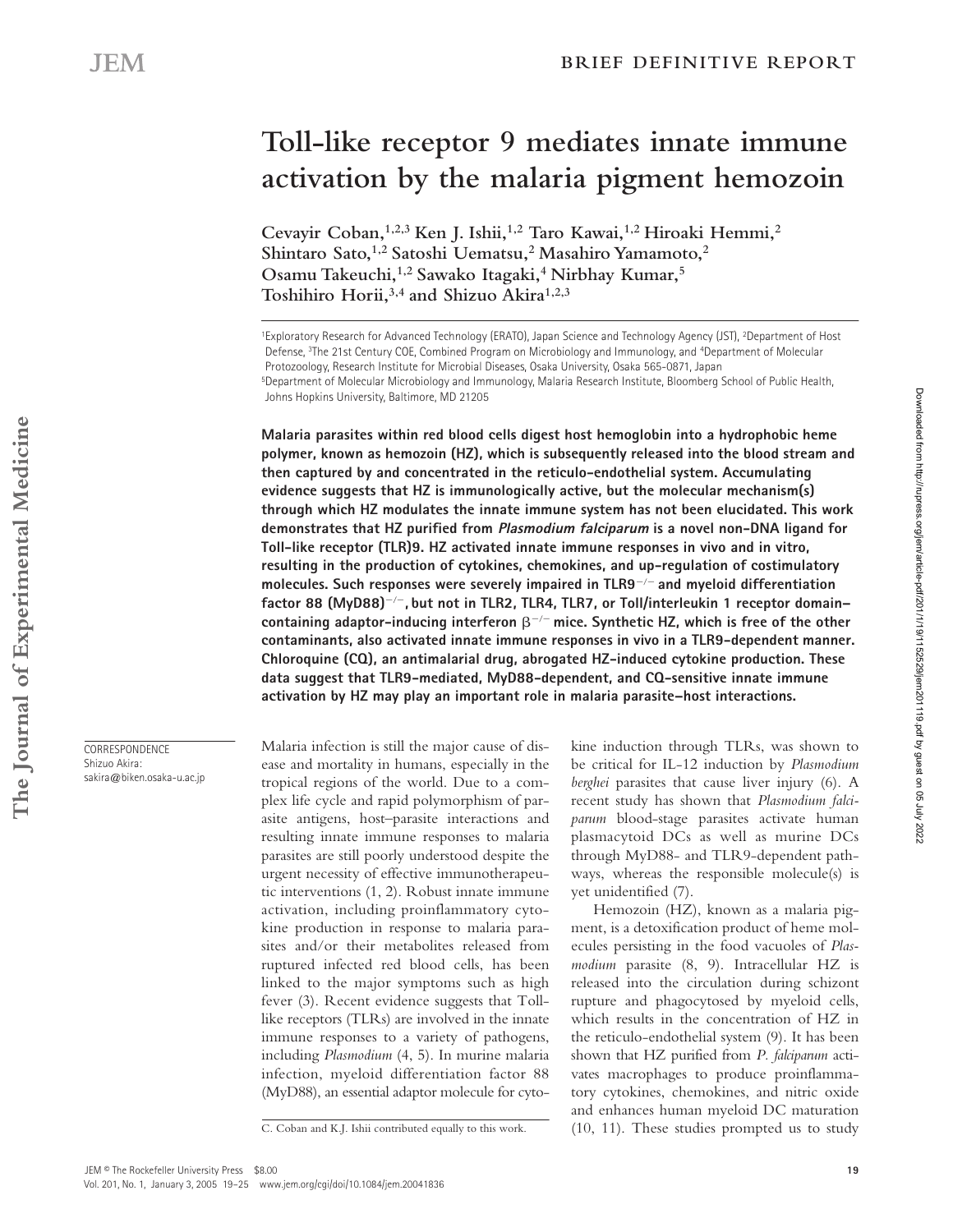the molecular mechanism(s) through which HZ activates the innate immune system, which may improve our understanding of malaria parasite–host interactions. We found that both in vivo and in vitro, HZ purified from *P. falciparum* activates murine immune cells that are mediated by TLR9 and dependent on MyD88. Importantly, such activation was inhibited by chloroquine (CQ), a common antimalarial drug.

# **RESULTS AND DISCUSSION**

#### **Purified HZ from P. falciparum activates murine spleen and DCs through MyD88-dependent pathway**

To examine whether HZ purified from *P. falciparum* activates the murine immune system, spleen cells and DCs were stimulated in vitro with purified HZ, and proinflammatory cytokine production in the culture supernatant was measured by ELISA. Flt3 ligand–induced bone marrow–derived  $DCs$  (FL- $DCs$ ) produced large amounts of TNF $\alpha$ , IL-12p40, monocyte chemoattractant protein (MCP)-1, and IL-6 in response to HZ in a dose-dependent manner to a similar extent to that of CpG oligodeoxynucleotide (ODN; Fig. 1 a). To investigate possible roles of TLRs in HZinduced innate immune activation, mice lacking MyD88, an essential adaptor molecule for cytokine inductions mediated by most TLRs, were used (5). FL-DCs from MyD88<sup>-/-</sup> mice showed severely impaired levels of TNF $\alpha$ , IL-12p40, MCP-1, and IL-6 production upon stimulation with HZ (Fig. 1 b). Similarly, MyD88<sup>-/-</sup> spleen cells showed impaired responses to produce MCP-1, IL-6, TNF $\alpha$ , IL-12p40, and IFN-inducible protein 10 in response to HZ (Fig. 1 c and not depicted). Additionally, HZ stimulated both CD11c

MyD88-/-

MyD88-/-



**Figure 1. Purified HZ from P. falciparum activates proinflammatory responses through MyD88-dependent pathway.** (a) FL-DCs from wildtype (WT) mice were stimulated with 30 and 100  $\mu$ M of purified HZ for 24 h. ELISA was performed to measure TNF $\alpha$ , IL-12p40, MCP-1, or IL-6 production in the supernatants. As a control,  $3 \mu$ M CpG DNA (D35) was used. (b) FL-DCs and (c) spleen cells from wild-type (solid bars) and MyD88- $$ mice (open bars) were stimulated with 30  $\mu$ M HZ and 3  $\mu$ M CpG DNA

(D35) or 100 ng/ml LPS for 24 h. Production of TNF $\alpha$ , IL-12p40, MCP-1, and IL-6 was measured by ELISA in the culture supernatant. (d) The myeloid DC  $(CD11c + B220)$  and plasmacytoid DCs  $(CD11c + B220)$  were analyzed for CD40 and CD86 expression by flow cytometry. The shaded area represents nonstimulated cells, and the solid line represents stimulated cells with HZ. Results represent the mean  $\pm$  SD of duplicate cultures and are representative of at least five independent experiments. n.d., not detected.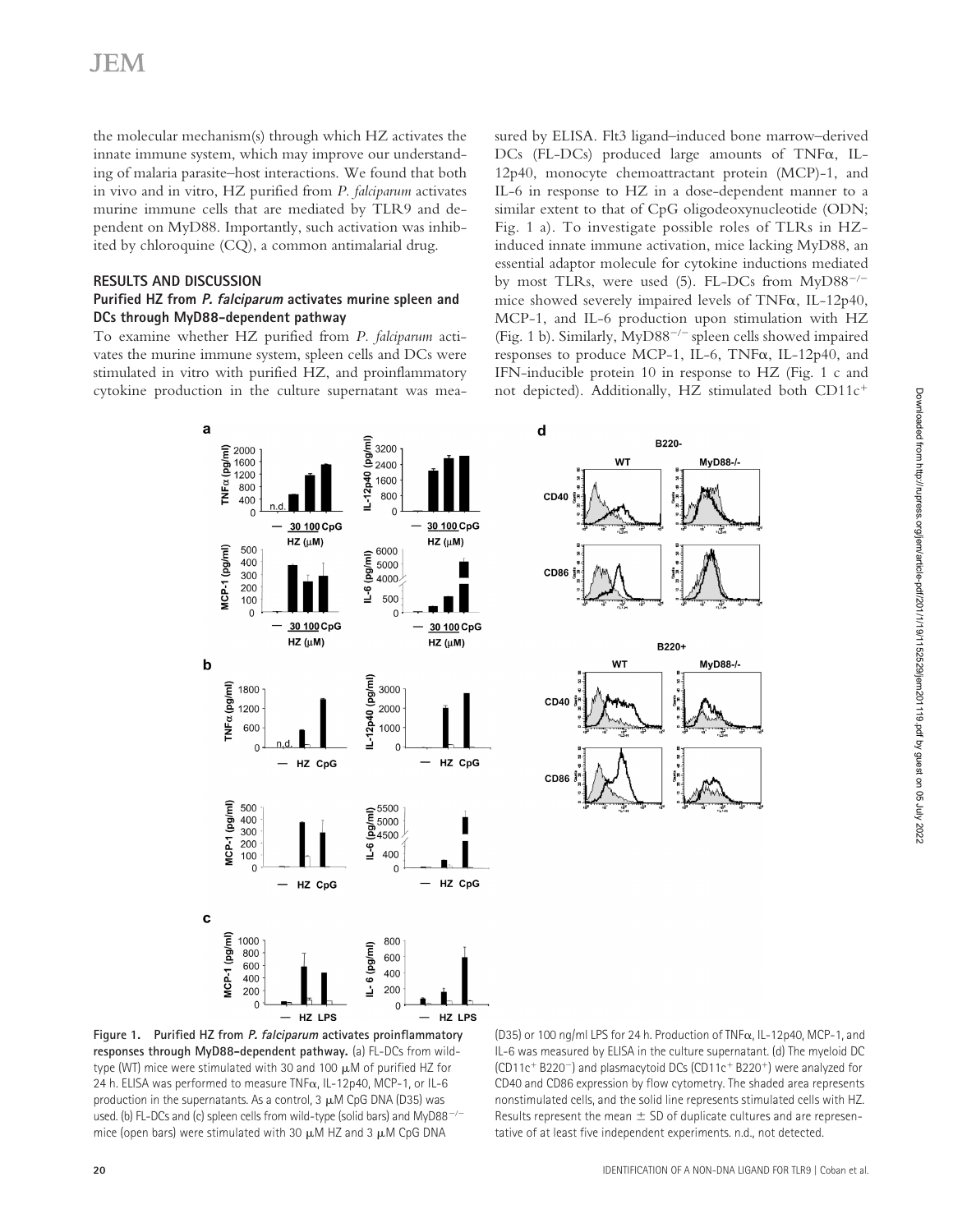

**Figure 2. HZ-induced DC activation is TRIF independent.** FL-DCs from wild-type (WT) and TRIF<sup>-/-</sup> mice were incubated with 30  $\mu$ M HZ and 100 ng/ml LPS for 24 h, after which supernatants were assayed by ELISA for TNF $\alpha$  or IL-12p40 production. Results are the mean  $\pm$  SEM of four independent experiments ( $n = 4$  mice).  $P > 0.05$ , HZ (WT) versus HZ (TRIF-). n.d., not detected.

B220<sup>+</sup> plasmacytoid and CD11c<sup>+</sup> B220<sup>-</sup> myeloid DC subsets of FL-DCs to up-regulate the expression of CD40 and CD86, which were abrogated in both FL-DC subsets in  $MyD88^{-/-}$  mice (Fig. 1 d).

### **HZ activation of innate immune responses is Toll/IL-1 receptor domain-containing adaptor-inducing IFN** $\beta$  **(TRIF) independent**

To confirm that HZ-induced innate immune activation is solely dependent on MyD88, mice lacking TRIF, an essential adaptor molecule for the MyD88-independent pathway,

were used (5). In contrast to MyD88- mice, FL-DCs from  $TRIF^{-/-}$  mice responded to HZ and produced  $TNF\alpha$  and IL-12p40 ( $P < 0.05$ , TRIF<sup>-/-</sup> vs. media) comparable to that of wild-type mice (P  $> 0.05$ ; Fig. 2). LPS-induced TNF $\alpha$ and IL-12p40 was impaired in TRIF- FL-DCs, suggesting that extensively purified HZ from *P. falciparum* cultures is not contaminated with LPS. These data clearly demonstrate that HZ activates a proinflammatory response in mice via MyD88, indicating that one of the MyD88-dependent TLRs might be involved in the recognition of HZ.

#### **HZ activation of innate immune responses is TLR9-dependent**

Further experiments were performed using spleen cells and DCs obtained from TLR2<sup>-/-</sup>, TLR4<sup>-/-</sup>, TLR7<sup>-/-</sup>, or TLR9- mice to examine whether HZ-induced innate immune activations are impaired or altered. HZ stimulated FL-DCs in wild-type,  $TLR2^{-/-}$ ,  $TLR4^{-/-}$ , and  $TLR7^{-/-}$  mice to up-regulate CD40 and CD86 in both CD11 $c^+$  B220<sup>+</sup> plasmacytoid and  $CD11c^{+}B220^{-}$  myeloid DC subsets (Fig. 3 a). In contrast, both subsets of FL-DCs derived from TLR9- mice failed to up-regulate CD40 and CD86 in response to HZ (Fig. 3 a). Similarly, FL-DCs derived from wild-type,  $TLR2^{-/-}$ ,  $TLR4^{-/-}$ , and  $TRL7^{-/-}$  mice, but not from TLR9<sup>-/-</sup> mice, produced TNF $\alpha$ , IL-12p40, MCP-1, and IL-6 in response to HZ (Fig. 3 b and not depicted). It is of note that HZ did not induce IFN $\alpha$  by FL-DCs, suggesting that the HZ-induced cytokine profile is similar to that of the K-type CpG ODN (also known as B type), but distinct from that of the D-type ODN (also know as A-type) or



**Figure 3. TLR9 mediates HZ-induced innate immune activation.**  (a) The myeloid (CD11c<sup>+</sup> B220<sup>-</sup>) and plasmacytoid DCs (CD11c<sup>+</sup> B220<sup>+</sup>) from wild-type (WT) and TLR2<sup>-/-</sup>, TLR4<sup>-/-</sup>, TLR7<sup>-/-</sup>, or TLR9<sup>-/-</sup> mice were analyzed for CD40 and CD86 expression by flow cytometry. The shaded area represents nonstimulated cells, and the solid line represents stimu-

lated cells with HZ. Wild-type and TLR9<sup>-/-</sup> cells were incubated with the indicated stimuli and analyzed for (b)  $TNF\alpha$ , IL-12p40, MCP-1, or IL-6 production by spleen cells and (c) IFN $\alpha$  production by FL-DCs by ELISA. Results are representative of at least five independent experiments. n.d., not detected.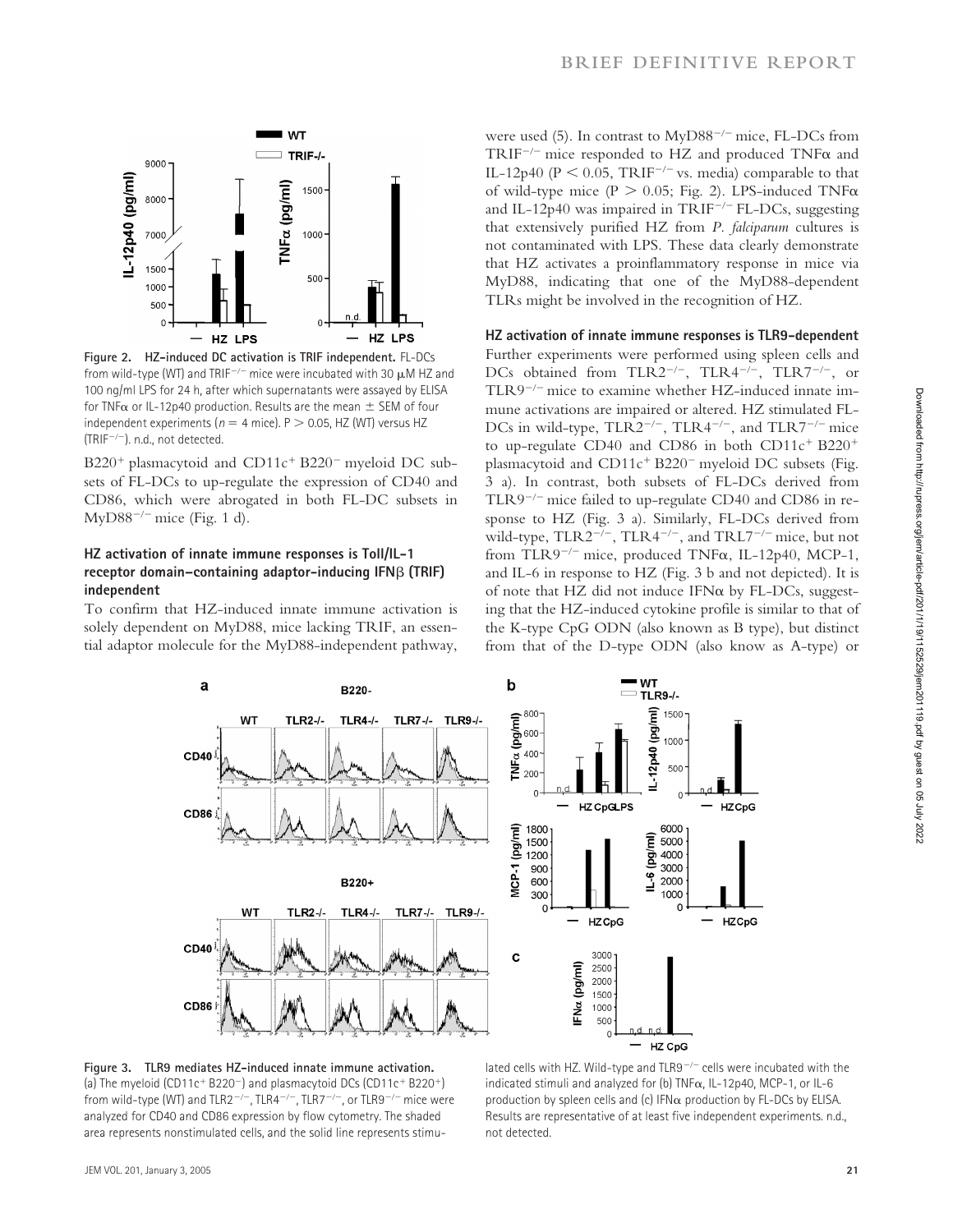

**Figure 4. Serum cytokine productions by HZ and synthetic HZ (-hematin) in vivo are dependent on MyD88 and TLR9.** MyD88-, TLR9 $^{-/-}$ , or wild-type (WT) mice were injected i.p. with either 1,500  $\mu$ g of

known natural DNA ligands for TLR9 such as bacterial or viral DNA (Fig. 3 c; reference 12). Nevertheless, these data clearly demonstrate that TLR9 and MyD88 are critical for HZ-induced activation of murine spleen cells and DCs.

# **HZ activation of proinflammatory cytokines is MyD88/TLR9 dependent in vivo**

To further confirm that HZ activation is mediated by TLR9 and dependent on MyD88 in vivo, purified *P. falciparum* HZ was injected i.p. into wild-type and MyD88<sup>-/-</sup> or TLR9<sup>-/-</sup> mice, and serum cytokine productions were monitored. HZ

(a) purified *P. falciparum* HZ or (b) synthetic HZ (sHZ). Serum levels of MCP-1 and IL-6 were measured by ELISA at the indicated time points.

injection significantly increased serum levels of MCP-1 and IL-6 in wild-type mice, which peaked between 1 and 4 h and declined within 6 h (Fig. 4 a). In contrast, such increases were completely abrogated in MyD88<sup>-/-</sup> and TLR9<sup>-/-</sup> mice. After 6 h, the cytokine levels declined in wild-type mice. These data clearly demonstrate that HZ-induced proinflammatory responses were mediated by TLR9 and MyD88 both in vitro and in vivo.

Synthetic HZ ( $\beta$ -hematin, synthesized from monomeric heme in laboratory conditions) is structurally similar to HZ formed naturally by parasites (13, 14) and free of contami-



**Figure 5. HZ is free of DNA, and HZ-induced proinflammatory cytokine production is DNase and heat resistant, but CQ sensitive.** (a) HZ was run on an agarose gel and ethidium bromide stained to detect possible DNA contamination. M, marker; lane 1, HZ solution (1 mM, 5  $\mu$ J); lane 2, heat-inactivated HZ (1 mM, 5  $\mu$ I); lane 3, DNase-treated HZ (1 mM, 5  $\mu$ I); lane 4, *P. falciparum* crude extract (5  $\mu$ l from packed 100 ml of culture containing 4.5% parasitemia); lane 5, DNase-treated crude extract  $(5 \mu)$ .

(b) FL-DCs from C57/B6 mice was incubated with either 30  $\mu$ M HZ or with DNase treatment, heat inactivation, and/or 10  $\mu$ M CQ for 24 h. Supernatants were then collected and measured for  $TNF\alpha$  or IL-12p40 by ELISA. As a control, 3  $\mu$ M CpG ODN (D35) was used. The value of TNF $\alpha$  by D35 is shown. Results are representative of one of three independent experiments performed in duplicate (mean  $\pm$  SD). \*, P < 0.05, HZ versus HZ plus CQ;  $*$ ,  $P < 0.05$ , CpG ODN versus CpG ODN plus CQ. n.d., not detected.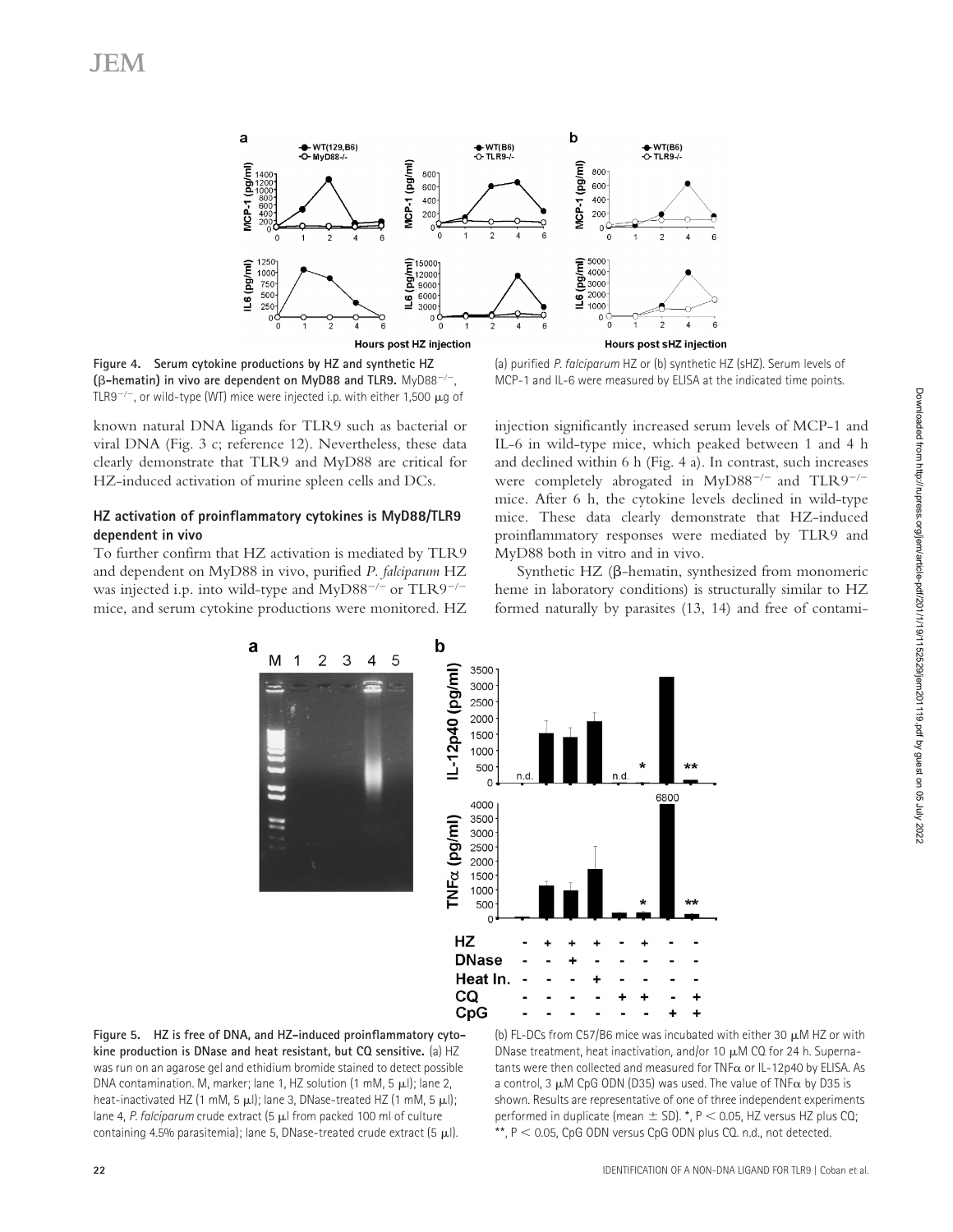nant derived from parasites or culture. To examine whether synthetic HZ also activates the innate immune system in a TLR9-dependent manner, wild-type or TLR9- mice were injected with synthetic HZ, and then IL-6 and MCP-1 production in sera was monitored. Synthetic HZ injection into wild-type mice resulted in the production of MCP-1 and IL-6 in serum peaked at 4 h (Fig. 4 b). In contrast, such responses were abrogated in TLR9- mice (Fig. 4 b). These data suggest that synthetic HZ as well as natural HZ purified from *P. falciparum* stimulates the innate immune system in mice, excluding the contribution of the other possible contaminant(s) to HZ-induced, TLR9-mediated innate immune activation.

To further exclude any possible contaminants in or during HZ preparation from the *P. falciparum* culture, a series of analyses was also performed to determine the purity of HZ in addition to the extensive purification method described above (11). DNA or RNA was not detectable in HZ or DNase-treated HZ solution (1 mM) by either ethidium bromide–stained agarose gel (Fig. 5 a) or with a spectrophotometer. DNase treatment or heat inactivation had no effect on HZ-induced DC production of TNF $\alpha$  and IL-12p40 (Fig. 5 b). Furthermore, genomic DNA and RNA isolated from *P. falciparum* did not activate innate immune responses significantly, including the production of  $TNF\alpha$  and IL-12 (unpublished data and reference 15). No protein or lipid was detected in the HZ solution (1 mM) by all of the methods we tested. Taken together, these data strongly suggest that HZ-induced, TLR9-mediated innate immune activation is not due to the other contaminants.

# **HZ-induced innate immune activation is CQ sensitive**

The antimalarial drug CQ has been shown to inhibit proinflammatory responses during malaria infection in addition to endo/lysosomal maturations and malaria HZ crystal formations, whereas the exact mechanism of the antimalarial effects of CQ is still under debate (8, 16). Recent evidence suggests that CQ also inhibits TLR9-mediated innate immune activation (17). To examine the effect of CQ on the HZ-induced proinflammatory responses, FL-DCs were stimulated with HZ in the presence of CQ. HZ-induced  $TNF\alpha$  and IL-12p40 productions were diminished by CQ (Fig. 5 b), suggesting that in addition to previously known mechanisms of CQ inhibition of malaria pathogenesis, CQ may also inhibit HZ-induced, TLR9-mediated innate immune responses during malaria infection, possibly contributing to its therapeutic effects. Although further studies are needed, it is possible that in addition to its ability to inhibit HZ formation, CQ may also interfere with the interaction of HZ with TLR9 or inhibit the maturation of HZ-containing phagosome, thereby inhibiting the following innate immune activation.

It has been shown that TLR9 recognizes CpG motifs in microbial DNA or self-DNA–chromatin complex with specific IgG, whereas a non-DNA molecule(s) as a TLR9 ligand has not been reported (18, 19). This work provides the first evidence of a non-DNA ligand as recognized by TLR9. HZ is a crystal form of polymerized heme (ferriprotoporphyrin IX) produced in the food vacuole of parasites during degradation of hemoglobin from red blood cells. Once captured by phagocytes such as macrophages and DCs, HZ accumulates in the phagosome where TLR9 can be recruited from the endoplasmic reticulum via PI3 kinases (20, 21), indicating that TLR9 may recognize HZ in phagosome. HZ is also extremely hydrophobic, which may contribute to its immunostimulatory effect according to the hypothesis proposed recently (22). It is of interest that HZ is originally derived from hemoglobin in the host red blood cells, but modified by parasites from free heme (toxic to parasite) into HZ (nontoxic to parasite), self-molecules (heme) become active "nonself" molecules in the innate immune system during malaria infection.

The physiological role of HZ-induced, TLR9-mediated innate immune activation in malaria infection and the host defense against it is currently under investigation. Preliminary results suggest that innate immune responses to malaria parasite are dependent on multiple factors in the host, including TLRs as well as *Plasmodium*. In particular, it is important to study whether TLR-mediated innate immune activation during malaria infection contributes to host-protective immunity or to malarial immune escape mechanism. It is of our interest as well to study the molecular mechanisms by which TLR9 discriminates between CpG DNA and HZ. Nonetheless, these findings clearly demonstrate that HZ, heme metabolite during malaria infection, activates the innate immune system via a TLR9-mediated, MyD88 dependent, and CQ-sensitive pathway, which may open a key to further understanding of malaria parasite–host interactions in innate immunity.

#### **MATERIALS AND METHODS**

**Mice.** Mutant mice (MyD88-, TRIF-, TLR2-, TLR4-, TLR7-, and TLR9-deficient) either on a 129/Ola  $\times$  C57/BL6 or C57/BL6 background were generated as described previously (23–27). Age-matched groups of wild-type and mutant mice were used for the experiments. For the in vivo studies, 1,500 µg HZ purified from *P. falciparum* culture and synthetic HZ ( $\beta$ -hematin) were injected i.p. (28) into wild-type, MyD88<sup>-/-</sup> or TLR9- mice. Serum was collected from tails at 1, 2, 4, and 6 h for the cytokine ELISA.

**Reagents.** Synthetic CpG ODNs D35 (29) were synthesized and purchased from Hokkaido System Science. LPS from *Salmonella minnesota* Re-595, hemin chloride, and CQ was purchased from Sigma-Aldrich. DNase (DNase-I) was purchased from Invitrogen.

Preparation of HZ and synthetic HZ ( $\beta$ -hematin). HZ (nonsoluble crystalloid structure) was purified from *P. falciparum* (3D7 strain)–infected erythrocytes as described previously (11, 13, 14). In brief, after saponin lysis of erythrocytes, parasites were sonicated and washed seven to eight times in 2% SDS. The pellet was incubated with 2 mg/ml proteinase-K at  $37^{\circ}$ C overnight. The pellet was then washed three times in 2% SDS and incubated in 6 M urea for 3 h at room temperature on a shaker. After three to five washes in 2% SDS and then in distilled water, the HZ pellet was resuspended in distilled water and sonicated again before use. In some experiments, HZ was either heat inactivated at 95°C for 15 min or treated with 100 U/ml DNase-I for 1 h as described previously (30). DNase-I treatment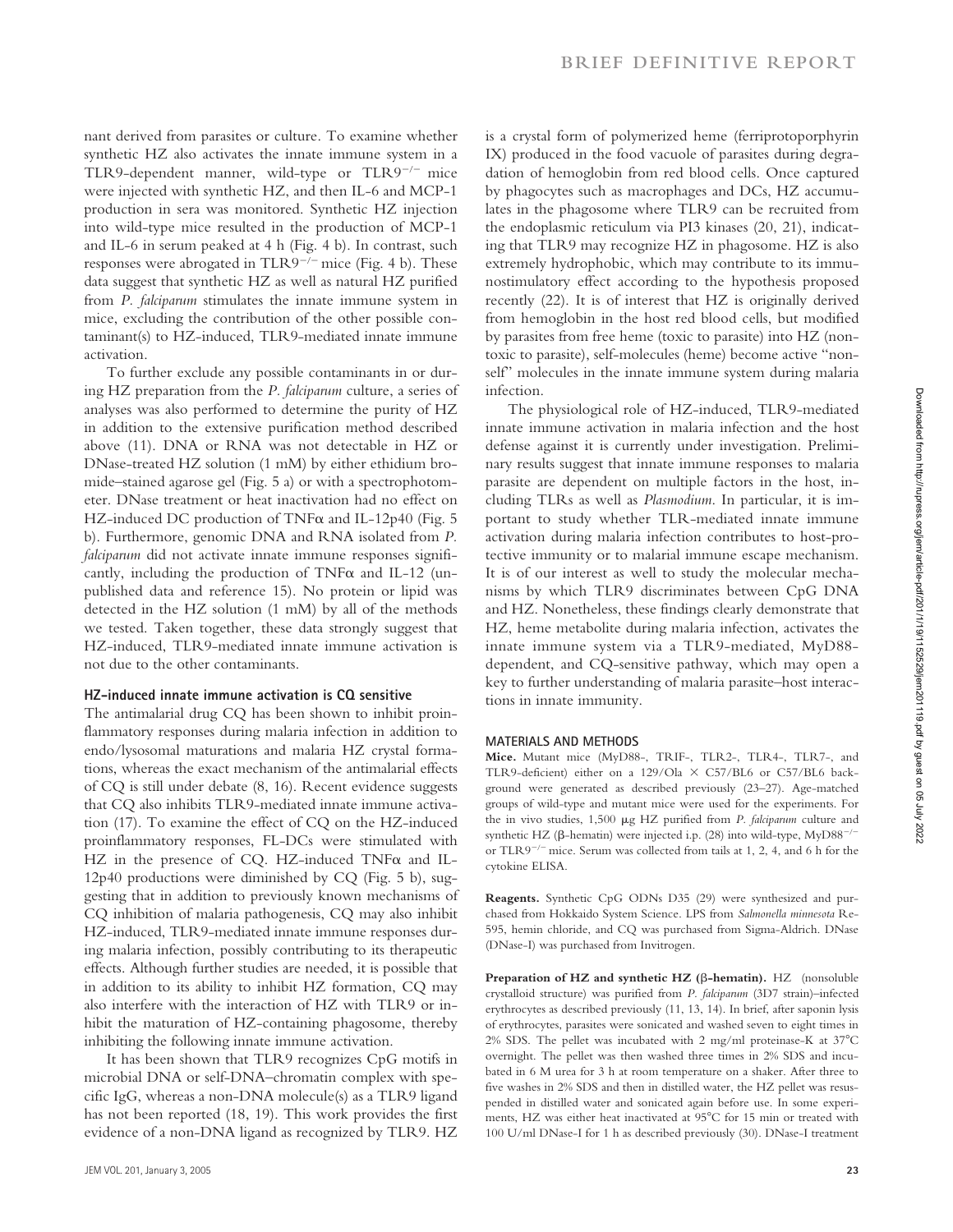was successful in removing genomic DNA completely from the *P. falciparum* crude extract (Fig. 5 a). Quantification of nucleic acid and protein was performed by using a spectrophotometer or by ethidium bromide staining in agarose gel, BCA (Bio-Rad Laboratories), or the pyrogallol red method (Wako Pure Chemical Industries, Ltd.). Total lipid was measured by TLC using the Bligh-Dyer method (Toray Research Center) or by an enzymatic method using the Iatron LQ (Mitsubishi Kagaku Iatron Inc.). Synthetic HZ ( $\beta$ -hematin) was purified from hemin chloride using the protocol of Jaramillo et al. (28) based on the acetic acid treatment and alkaline bicarbonate wash. To avoid endotoxin contaminations, all solutions were prepared using endotoxin-free PBS or distilled water. Endotoxin levels measured by LAL assays (Bio-Whittaker) were  $\leq 0.001$  EU for each nmole HZ used.

Quantification of  $HZ$  or synthetic  $HZ$  ( $\beta$ -hematin). The concentration of HZ or synthetic HZ was determined by depolymerizing heme polymers in 20 mM sodium hydroxide/2% SDS solution for 2 h at room temperature, and then the OD was read at 400 nm (14). The molar extinction coefficient for heme is 10<sup>5</sup> at 400 nm and 25  $\mu$ g *P. falciparum* HZ equals 29 nmole of heme content (14, 28).

**Cells.** Single cell suspensions of spleen cells (5  $\times$  10<sup>5</sup> cells/well) were cultured in complete RPMI 1640 medium supplemented with 10% FCS for 48 h. FL-DCs  $(10^5 \text{ cells/well})$  were generated by culturing bone marrow cells with Flt3-ligand (100 ng/ml; PeproTech) for 8–9 d in DMEM medium containing 10% FCS. Cells were stimulated in the presence of the indicated stimuli and supernatants were collected for cytokine ELISA.

Cytokine ELISA. Mouse TNFα, IL-12p40, MCP-1, IL-6 (R&D Systems), and IFN $\alpha$  (PBL Biomedical Laboratories) were measured either from the supernatants or the serum by ELISA according to the manufacturer's instructions.

**Flow cytometric analysis of costimulatory molecule expressions.** Cell surface molecule expression of stimulated cells was measured as described previously (21). In brief, stimulated cells were washed with ice cold PBS, fixed, and stained with FITC-, PE-, CyChrome-, and APC-labeled antibodies in the presence of anti-CD16 antibody for 30 min at room temperature. Stained cells were washed, resuspended in PBS/0.1% BSA/0.1% NaN3, and analyzed by FACSCalibur followed by analysis using CELLQuest software (Becton Dickinson). All antibodies were obtained from Becton Dickinson.

**Statistical analysis.** Statistically significant differences were analyzed by using Student's  $t$  test.  $P < 0.05$  was considered significant.

We thank T. Mitamura, N. Arisue, N. Palacpac, and other members of the Horii lab for helpful discussions and support. We also thank all members of our laboratory, especially Y. Torii and Y. Fujita for generous support.

The authors have no conflicting financial interests.

#### **Submitted: 7 September 2004 Accepted: 19 November 2004**

#### **REFERENCES**

- 1. Miller, L.H., and S.L. Hoffman. 1998. Research toward vaccines against malaria. *Nat. Med.* 4:520–524.
- 2. Stevenson, M.M., and E.M. Riley. 2004. Innate immunity to malaria. *Nat. Rev. Immunol.* 4:169–180.
- 3. Kwiatkowski, D., C.A. Bate, I.G. Scragg, P. Beattie, I. Udalova, and J.C. Knight. 1997. The malarial fever response–pathogenesis, polymorphism and prospects for intervention. *Ann. Trop. Med. Parasitol.* 91: 533–542.
- 4. Janeway, C.A., Jr., and R. Medzhitov. 2002. Innate immune recognition. *Annu. Rev. Immunol.* 20:197–216.
- 5. Akira, S., and K. Takeda. 2004. Toll-like receptor signalling. *Nat. Rev.*

*Immunol.* 4:499–511.

- 6. Adachi, K., H. Tsutsui, S. Kashiwamura, E. Seki, H. Nakano, O. Takeuchi, K. Takeda, K. Okumura, L. Van Kaer, H. Okamura, et al. 2001. *Plasmodium berghei* infection in mice induces liver injury by an IL-12- and toll-like receptor/myeloid differentiation factor 88-dependent mechanism. *J. Immunol.* 167:5928–5934.
- 7. Pichyangkul, S., K. Yongvanitchit, U. Kum-arb, H. Hemmi, S. Akira, A.M. Krieg, D.G. Heppner, V.A. Stewart, H. Hasegawa, S. Looareesuwan, et al. 2004. Malaria blood stage parasites activate human plasmacytoid dendritic cells and murine dendritic cells through a Toll-like receptor 9-dependent pathway. *J. Immunol.* 172:4926–4933.
- 8. Sullivan, D.J. 2002. Theories on malarial pigment formation and quinoline action. *Int. J. Parasitol.* 32:1645–1653.
- 9. Arese, P., and E. Schwarzer. 1997. Malarial pigment (haemozoin): a very active 'inert' substance. *Ann. Trop. Med. Parasitol.* 91:501–516.
- 10. Sherry, B.A., G. Alava, K.J. Tracey, J. Martiney, A. Cerami, and A.F. Slater. 1995. Malaria-specific metabolite hemozoin mediates the release of several potent endogenous pyrogens (TNF, MIP-1 alpha, and MIP-1 beta) in vitro, and altered thermoregulation in vivo. *J. Inflamm.* 45: 85–96.
- 11. Coban, C., K.J. Ishii, D.J. Sullivan, and N. Kumar. 2002. Purified malaria pigment (hemozoin) enhances dendritic cell maturation and modulates the isotype of antibodies induced by a DNA vaccine. *Infect. Immun.* 70:3939–3943.
- 12. Klinman, D.M. 2004. Immunotherapeutic uses of CpG oligodeoxynucleotides. *Nat. Rev. Immunol.* 4:249–258.
- 13. Slater, A.F., W.J. Swiggard, B.R. Orton, W.D. Flitter, D.E. Goldberg, A. Cerami, and G.B. Henderson. 1991. An iron-carboxylate bond links the heme units of malaria pigment. *Proc. Natl. Acad. Sci. USA.* 88: 325–329.
- 14. Sullivan, D.J., Jr., I.Y. Gluzman, D.G. Russell, and D.E. Goldberg. 1996. On the molecular mechanism of chloroquine's antimalarial action. *Proc. Natl. Acad. Sci. USA.* 93:11865–11870.
- 15. Koski, G.K., K. Kariko, S. Xu, D. Weissman, P.A. Cohen, and B.J. Czerniecki. 2004. Cutting edge: innate immune system discriminates between RNA containing bacterial versus eukaryotic structural features that prime for high-level IL-12 secretion by dendritic cells. *J. Immunol.* 172:3989–3993.
- 16. Fitch, C.D. 2004. Ferriprotoporphyrin IX, phospholipids, and the antimalarial actions of quinoline drugs. *Life Sci.* 74:1957–1972.
- 17. Macfarlane, D.E., and L. Manzel. 1998. Antagonism of immunostimulatory CpG-oligodeoxynucleotides by quinacrine, chloroquine, and structurally related compounds. *J. Immunol.* 160:1122–1131.
- 18. Wagner, H. 2004. The immunobiology of the TLR9 subfamily. *Trends Immunol.* 25:381–386.
- 19. Krieg, A.M. 2002. CpG motifs in bacterial DNA and their immune effects. *Annu. Rev. Immunol.* 20:709–760.
- 20. Latz, E., A. Schoenemeyer, A. Visintin, K.A. Fitzgerald, B.G. Monks, C.F. Knetter, E. Lien, N.J. Nilsen, T. Espevik, and D.T. Golenbock. 2004. TLR9 signals after translocating from the ER to CpG DNA in the lysosome. *Nat. Immunol.* 5:190–198.
- 21. Ishii, K.J., F. Takeshita, I. Gursel, M. Gursel, J. Conover, A. Nussenzweig, and D.M. Klinman. 2002. Potential role of phosphatidylinositol 3 kinase, rather than DNA-dependent protein kinase, in CpG DNAinduced immune activation. *J. Exp. Med.* 196:269–274.
- 22. Seong, S.Y., and P. Matzinger. 2004. Hydrophobicity: an ancient damage-associated molecular pattern that initiates innate immune responses. *Nat. Rev. Immunol.* 4:469–478.
- 23. Adachi, O., T. Kawai, K. Takeda, M. Matsumoto, H. Tsutsui, M. Sakagami, K. Nakanishi, and S. Akira. 1999. Targeted disruption of the MyD88 gene results in loss of IL-1- and IL-18-mediated function. *Immunity.* 9:143–150.
- 24. Takeuchi, O., K. Hoshino, T. Kawai, H. Sanjo, H. Takada, T. Ogawa, K. Takeda, and S. Akira. 1999. Differential roles of TLR2 and TLR4 in recognition of gram-negative and gram-positive bacterial cell wall components. *Immunity.* 11:443–451.
- 25. Hemmi, H., O. Takeuchi, T. Kawai, T. Kaisho, S. Sato, H. Sanjo, M. Matsumoto, K. Hoshino, H. Wagner, K. Takeda, and S. Akira. 2000.